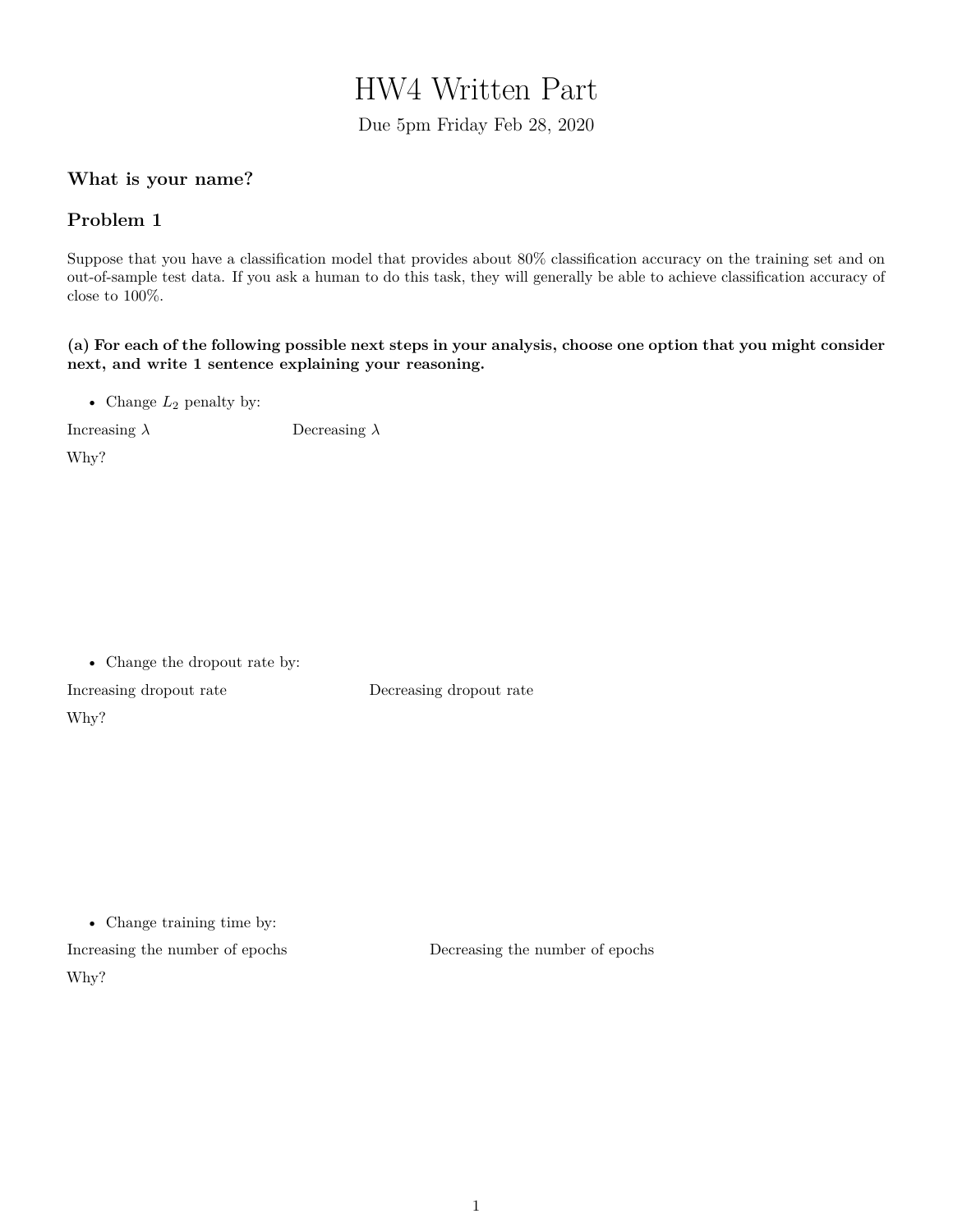• Change model structure by:

Why?

Adding more hidden layers Reducing the number of hidden layers

• Change model structure by:

Why?

Adding more units to hidden layers Reducing the number of units in hidden layers

**(b) Collecting more data is always good. In this case, would you say that collecting more data is a higher priority than trying some of the ideas in part (a), or a lower priority? Why?**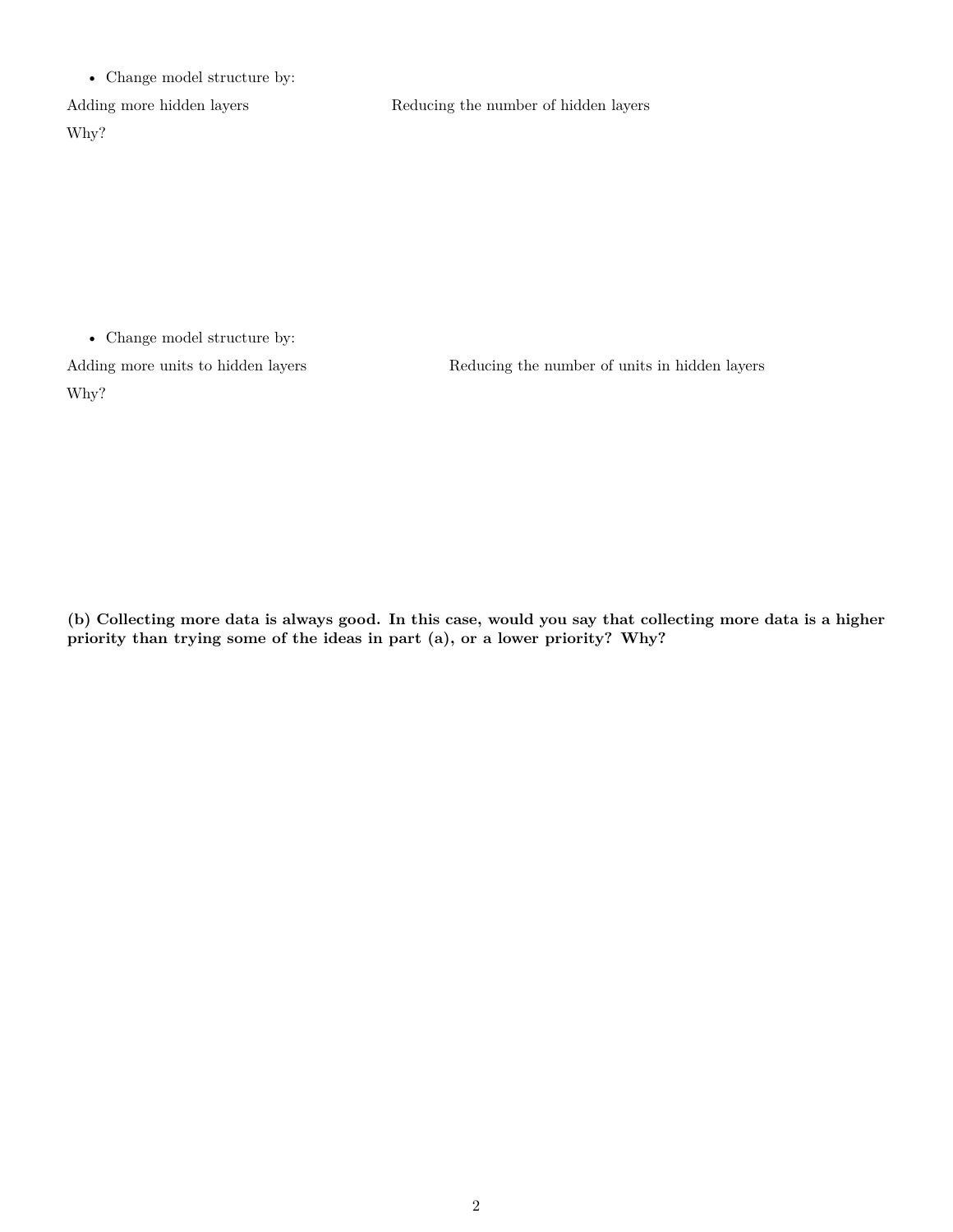### **Problem 2**

**(a) I divided my labeled classification data into a training set used for model construction and another portion for validation. I then evaluated 1000 neural architectures by estimating parameters with gradient descent on the training set and computing classification accuracy on the validation set. Discuss why the resulting model is likely to yield poorer accuracy on out-of-sample test data as compared to the validation data, even though the validaton data was not directly used for estimating the bias and weight parameters. This could be answered in 1-3 sentences.**

**(b) Suppose I now look at performance on my test set and find that indeed, classification accuracy is lower on the test set than it was on the training and validation sets. I now continue to refine my model based on combined validation and test set performance, fitting another 200 variations on neural network models. Is my test set performance a reliable measure of the quality of my final model? This could be answered in 1 sentence.**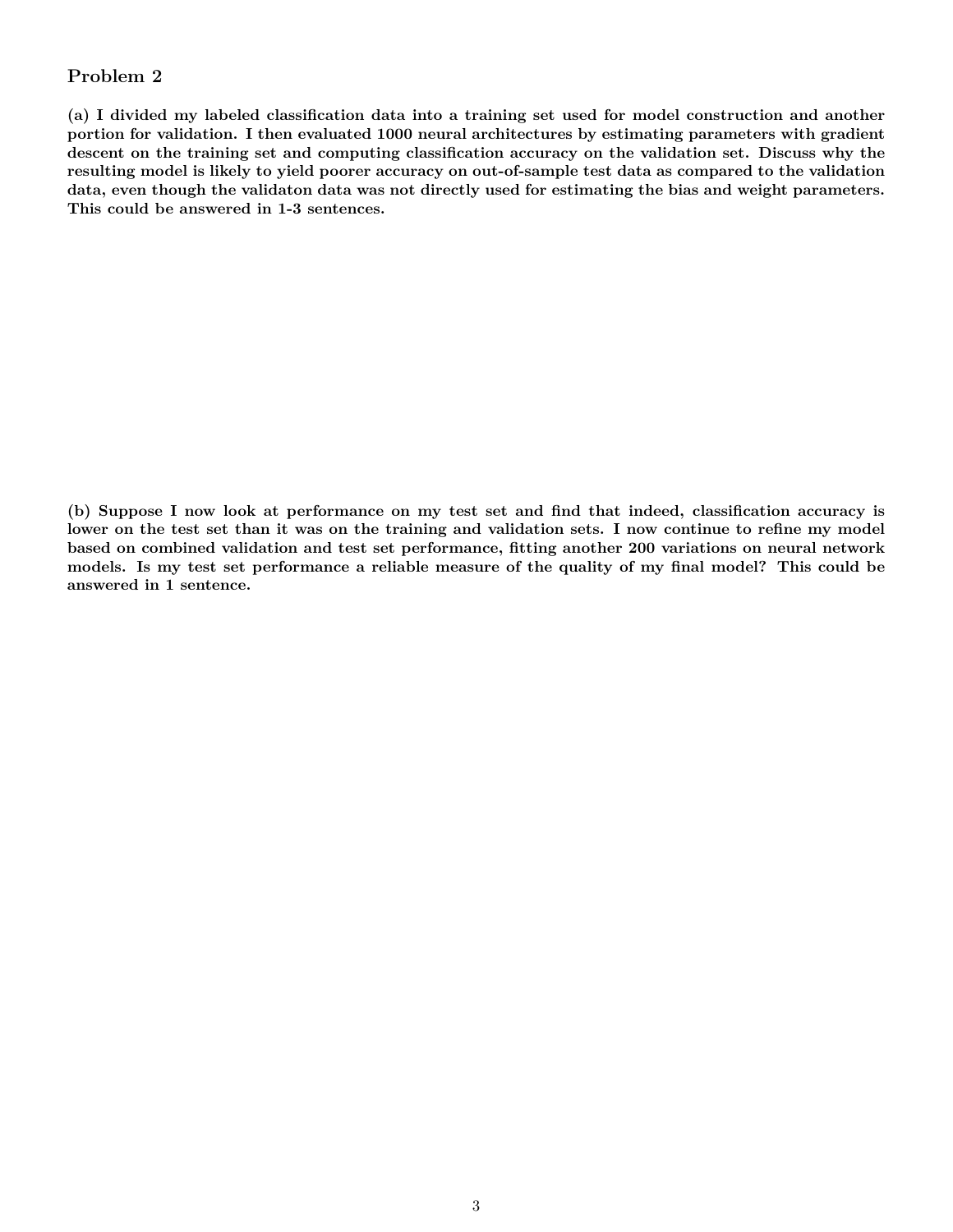## **Problem 3**

**(a) What problem(s) result from having a learning rate that is too high? How would you detect such problems in a plot of training set loss as a function of training epoch? You can answer in 1-2 sentences.**

**(a) What problem(s) result from having a learning rate that is too small? How would you detect such problems in a plot of training set loss as a function of training epoch? You can answer in 1-2 sentences.**